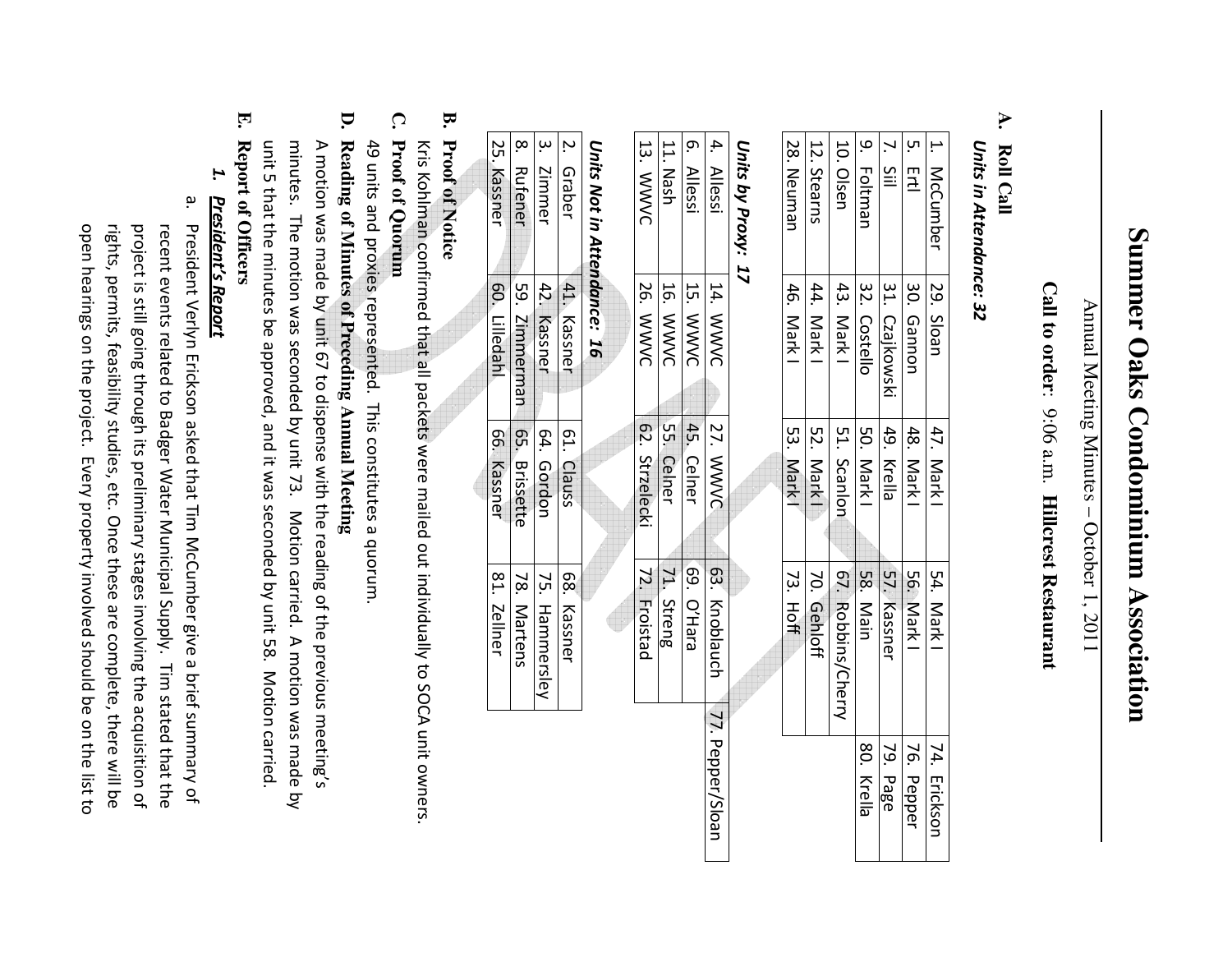project has the system operational in the year 2015. notices should contact the army to get on the list. The current timeline for the receive status reports as the project develops. Anyone not currently receiving project has the system operational in the year 2015. notices should contact the army to get on the list. The current timeline for the receive status reports as the project develops. Anyone not currently receiving

- b. Knoblauch for their years of service on the SOCA board over the years Verlyn wished to thank outgoing board members Mike Allessi and Harry Verlyn wished to thank outgoing board members Mike Allessi and Harry Knoblauch for their years of service on the SOCA board over the years.
- c. only 31 piers as well as the legal fees accrued for this project to date. Many space. There seemed to be some indication that DNR might grandfather other Status of pier registration with the DNR is as follows: After extensive research, appropriate, and no further action was taken. condominium law. Therefore, no further discussion on this topic was Also, there is no provision for directing the board to take such an action under Also, there is no provision for directing the board to take such an action under accordance with Robert's Rules of Order, since the floor had not been yielded. on points of order, it was determined that this was not a valid motion in SOCA units. The motion was seconded by Barb Ertl. After extensive discussion directed to take any and all action to protect and/or reinstate pier rights for all not be guaranteed for every unit. Tim McCumber motioned that the board be owners expressed concern over potential loss of property value if pier spaces can discussion regarding the rationale for the SOCA board's initial application for This leaves us three pier spaces short for the 65 SOCA units. There was much This leaves us three pier spaces short for the 65 SOCA units. There was much would only grant 31 piers, or 62 pier spaces. There are several reasons for this would only grant 31 piers, or 62 pier spaces. There are several reasons for this. spaces if we applied for them. We just recently received word that the DNR This is two piers short of what is needed to ensure that each unit has a pier counting, and discussion, the SOCA board counted and applied for 31 piers. appropriate, and no further action was taken. condominium law. Therefore, no further discussion on this topic was accordance with Robert's Rules of Order, since the floor had not been yielded. on points of order, it was determined that this was not a valid motion in SOCA units. The motion was seconded by Barb Ertl. After extensive discussion directed to take any and all action to protect and/or reinstate pier rights for all not be guaranteed for every unit. Tim McCumber motioned that the board be owners expressed concern over potential loss of property value if pier spaces can only 31 piers as well as the legal fees accrued for this project to date. Many discussion regarding the rationale for the SOCA board's initial application for spaces if we applied for them. We just recently received word that the DNR space. There seemed to be some indication that DNR might grandfather other This is two piers short of what is needed to ensure that each unit has a pier counting, and discussion, the SOCA board counted and applied for 31 piers. Status of pier registration with the DNR is as follows: After extensive research,

#### *2.* Vice President's Report *Vice President's Report*

a.

 $\sigma$ 

Summer Oaks units. Jamie Sloan reiterated the board's desire to pursue and protect pier rights for all Summer Oaks units. Jamie Sloan reiterated the board's desire to pursue and protect pier rights for all

- dryer usage is minimal. Some discussion took place with regard to frequency the same way as is currently done with fireplace chimneys. Concern was Jamie Sloan. Jamie Sloan. and costs of inspection. Questions and/or suggestions should be e-mailed to expressed by some seasonal residents about incurring those costs when their the same way as is currently done with fireplace chimneys. Concern was Dryer vents: board is considering conducting inspections of dryer vents in much and costs of inspection. Questions and/or suggestions should be e-mailed to dryer usage is minimal. Some discussion took place with regard to frequency expressed by some seasonal residents about incurring those costs when their Dryer vents: board is considering conducting inspections of dryer vents in much
- c. units. currently underway to erect a memorial gazebo on the lawn near the brown generosity offered in the loss of their infant daughter, Maggie. Plans are generosity offered in the loss of their infant daughter, Maggie. Plans are The Sloan family expressed gratitude for all the thoughts, prayers, and The Sloan family expressed gratitude for all the thoughts, prayers, and units. As the project develops, Jamie will give the board and residents updates. currently underway to erect a memorial gazebo on the lawn near the brown As the project develops, Jamie will give the board and residents updates.
- بب them. meetings have been archived and are available to anyone who wishes to review Secretary's Report-Randy wished to let everyone know that the minutes of all *Secretary's Report*meetings have been archived and are available to anyone who wishes to review - Randy wished to let everyone know that the minutes of all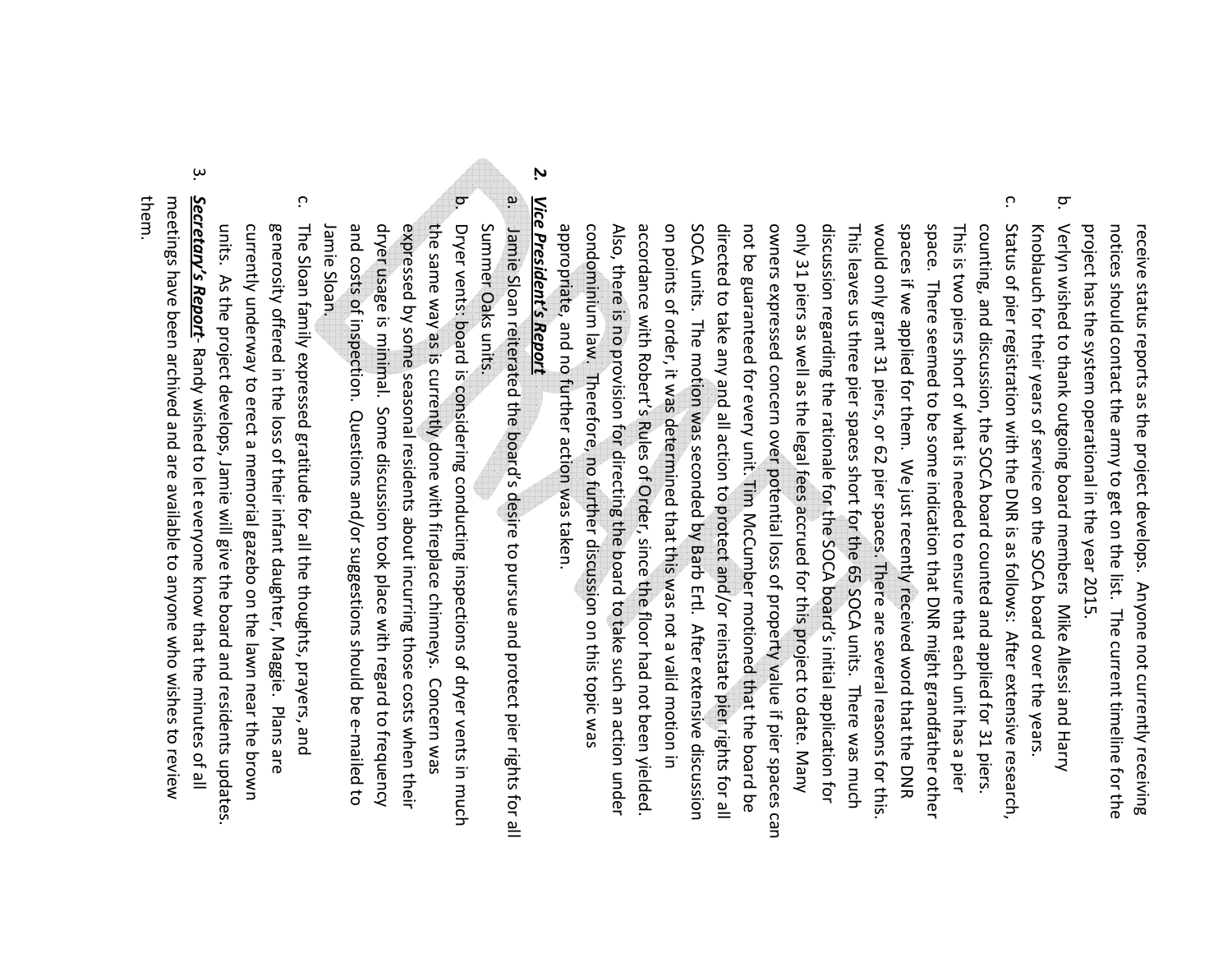4. regarding the budget increase for property management and for legal fees \$63,000 in the reserve fund. Some questions were brought forth from residents must use approx. \$16,000 of reserves to cover the shortfalls. This leaves approx. budget, such as snow plowing and the building #3 remodel. The result is that SOCA with the meeting materials. He made special note of some areas that were over the Treasurer's Report-Jerry referred to the budget printout which was handed out \$63,000 in the reserve fund. Some questions were brought forth from residents with the meeting materials. He made special note of some areas that were over the regarding the budget increase for property management and for legal fees. must use approx. \$16,000 of reserves to cover the shortfalls. This leaves approx. budget, such as snow plowing and the building #3 remodel. The result is that SOCA *Treasurer's Report*- Jerry referred to the budget printout which was handed out

### **F.** Report of Property Manager **Report of Property Manager**

water heaters off at the breaker. Kris Kohlman discussed procedures for boat and lift removal and reminded residents to turn water heaters off at the breaker. Kris Kohlman discussed procedures for boat and lift removal and reminded residents to turn

## **G.** Report of Grounds Committee **Report of Grounds Committee**

Mike Allessi due to family emergency was not in attendance and left no report. Mike Allessi due to family emergency was not in att endance and left no report.

#### **H. Unfinished Business Unfinished Business**

# None

**I.**

49. Further discussion of the budget ensued while awaiting results from the election. units either present or accounted for, the total number of ballots cast should be equal to vacant three year terms with the third highest filling the remaining two year term. With 49 were received. The two nominees receiving the highest numbers of votes would take the fill those positions. The president asked for other nominations from the floor, but none ballot election. There were three vacancies to be filled, with five nominees to potentially Election of Board of Directors: Barb Ertl and Marty Costello served as tellers for the paper **New Business** 49. Further discussion of the budget ensued while awaiting results from the election. vacant three year terms with the third highest filling the remaining two year term. With 49 were received. The two nominees receiving the highest numbers of votes would take the fill those positions. The president asked for other nominations from the floor, but none **New Business**  units either present or accounted for, the total number of ballots cast should be equal to ballot election. There were three vacancies to be filled, with five nominees to potentially Election of Board of Directors: Barb Ertl and Mart y Costello served as tellers for the paper

 Tim McCumber: remaining two year term Election results: *Election results:* Thane Newman, Russ Krella: three year terms Thane Newman, Russ Krella: three year terms Tim McCumber: remaining two year term

#### **J.** Approval of Budget **Approval of Budget**

projected operational budget for 2012 is \$136, 500, exclusive of capital projects and supplies and equipment are projected to increase, as the budget reflects. The total the attorneys. Some may choose to opt out. Expected expenses in the areas of legal fees residents appear to have the right to opt in or out of paying to use SOCA amenities, as per decrease in recreational easement income. This is due to the fact that Cove's Court from laundry in buildings 5 and 6 was reduced due to continuing vacancies, as well as a With reference to the proposed 2012 SOCA budget, Jerry Hoff stated that projected income and supplies and equipment are projected to increase, as the budget reflects. The total the attorneys. Some may choose to opt out. Expected expenses in the areas of legal fees decrease in recreational easement income. This is due to the fact that Cove's Court from laundry in buildings 5 and 6 was reduced due to continuing vacancies, as well as a With reference to the proposed 2012 SOCA budget, Je projected operational budget for 2012 is \$136, 500, exclusive of capital projects. residents appear to have the right to opt in or out of paying to use SOCA amenities, as per rry Hoff stated that projected income

of the building #1 project. of building #3, so it will be beneficial to take some time in considering the scope and scale time for consideration of the project overall. Many lessons were learned in the remodeling be deferred until 2013. This will allow SOCA to replenish its reserves as well as give more 2012, as per budget handout. Planned improvements to building #1 are recommended to Jerry also laid out expected expenditures for capital improvement projects planned of the building #1 project. of building #3, so it will be beneficial to take some time in considering the scope and scale time for consideration of the project overall. Many lessons were learned in the remodeling Jerry also laid out expected expenditures for capital improvement projects planned for be deferred until 2013. This will allow SOCA to replenish its reserves as well as give more 2012, as per budget handout. Planned improvements to building #1 are recommended to ţor